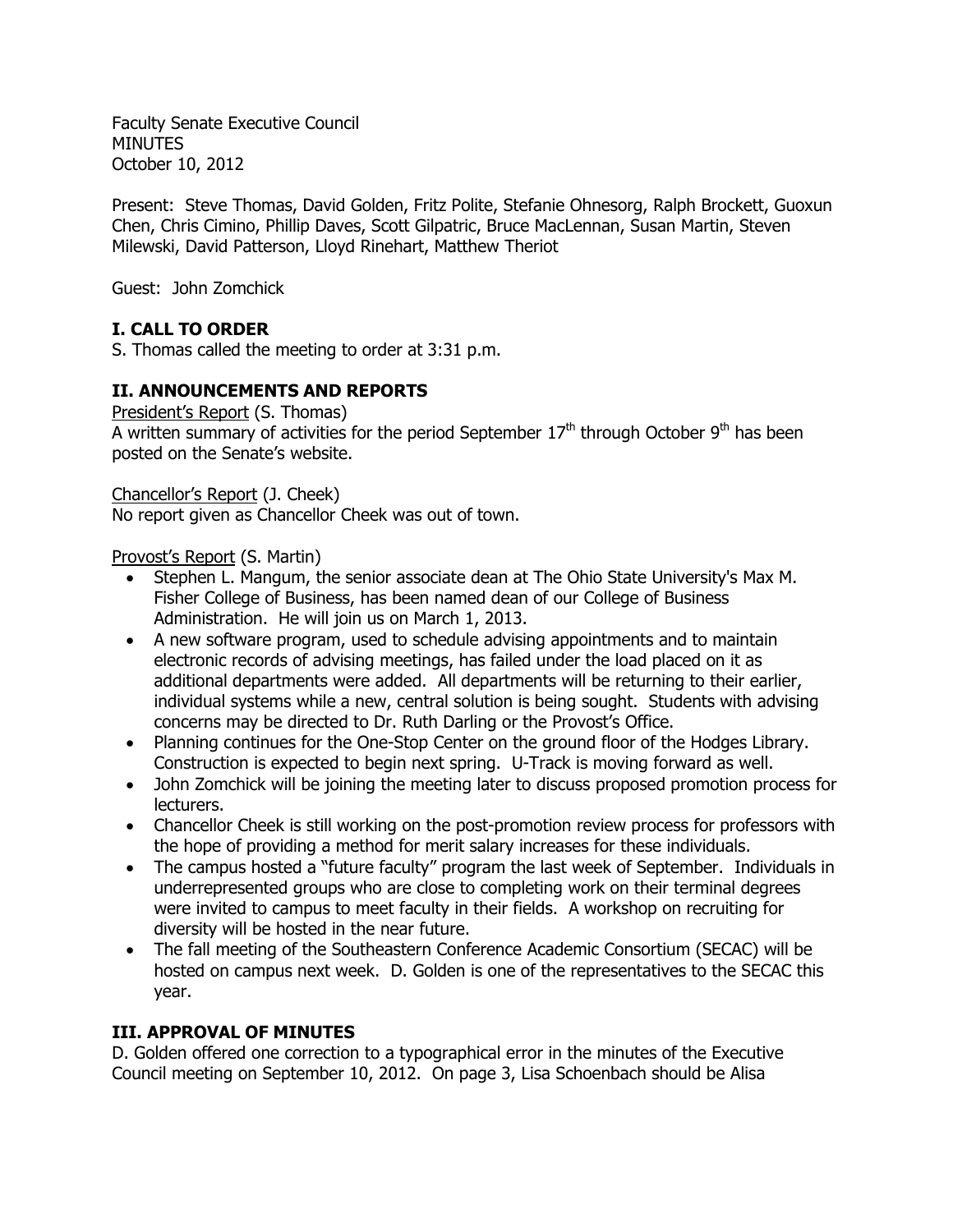Schoenbach. A motion to approve these minutes, as corrected, was made by S. Gilpatric with a second provided by L. Rinehart. The motion passed by voice vote.

## **IV. UNFINISHED BUSINESS**

Faculty Senate Representation on the Technology Fee Advisory Board (D. Matthews) In the absence of D. Matthews, S. Thomas report that the recommendation of the Library and Information Technology Committee was for Robert Fuller and Joanne Logan to extend their term of service to the Technology Fee Advisory Board. By common consent, the committee's recommendation was accepted and these individuals were thanked for their service.

#### Faculty Senate Representation on the Student Life Council (M. Theriot)

M. Theriot reported that the Undergraduate Council recommended Richard Strange and Norman Magden to serve as the new Faculty Senate representatives on the Student Life Council. In answer to a question, he acknowledged that it was not decided who would serve the three-year term and who would serve the two-year term. That fact will be reported to the Executive Council at its next meeting. By common consent, the committee's recommendation was accepted and these individuals were thanked for their service.

#### Courses Not Taught in Four Years (S. Thomas)

S. Thomas noted that recommendations for handling courses that have not been taught in four years had not been received last year from the Graduate Council and the Undergraduate Council. While he was not expecting a resolution to this issue today, he will be keeping this item on the agenda for future meetings as a reminder that action was needed.

## Peer Evaluation of Teaching Guide (P. Daves/S. Thomas)

S. Thomas had asked for an update on the Peer Evaluation of Teaching Guide, since this matter had been referred to the Faculty Affairs Committee in November 2011. P. Daves reported that he and L. Rinehart had reviewed the document and performed some rough calculations on the amount of faculty time that would be required on the part of senior faculty to perform the evaluations as described. Based on those figures (approximately 40 person-hours per review), the committee felt the process was too onerous and had offered suggestions for revision. When the authors of the document had been declined to consider those revisions, the committee decided not to recommend the document for inclusion in the Resources Manual. Of course, individual department may follow the process as presented, if they wish.

Thomas noted that, through e-mail discussions with John Zomchick and David Schumann, two changes had recently occurred. First, the Tennessee Teaching and Learning Center's website no longer refers to this procedure as being "approved." Second, the version of the procedure available from this website now matches the version available from the Provost's website and thus contains an introductory page explaining the document's history to date.

S. Martin acknowledged that, perhaps, a less detailed process might be needed. Given that the campus has a taskforce currently considering evaluation of teaching, there was general agreement to wait for the report of that task force before considering changes to this procedure. The Faculty Affairs Committee will table further work on this proposal pending receipt of the task force report.

Non-Tenure Track Faculty Resolution (P. Daves)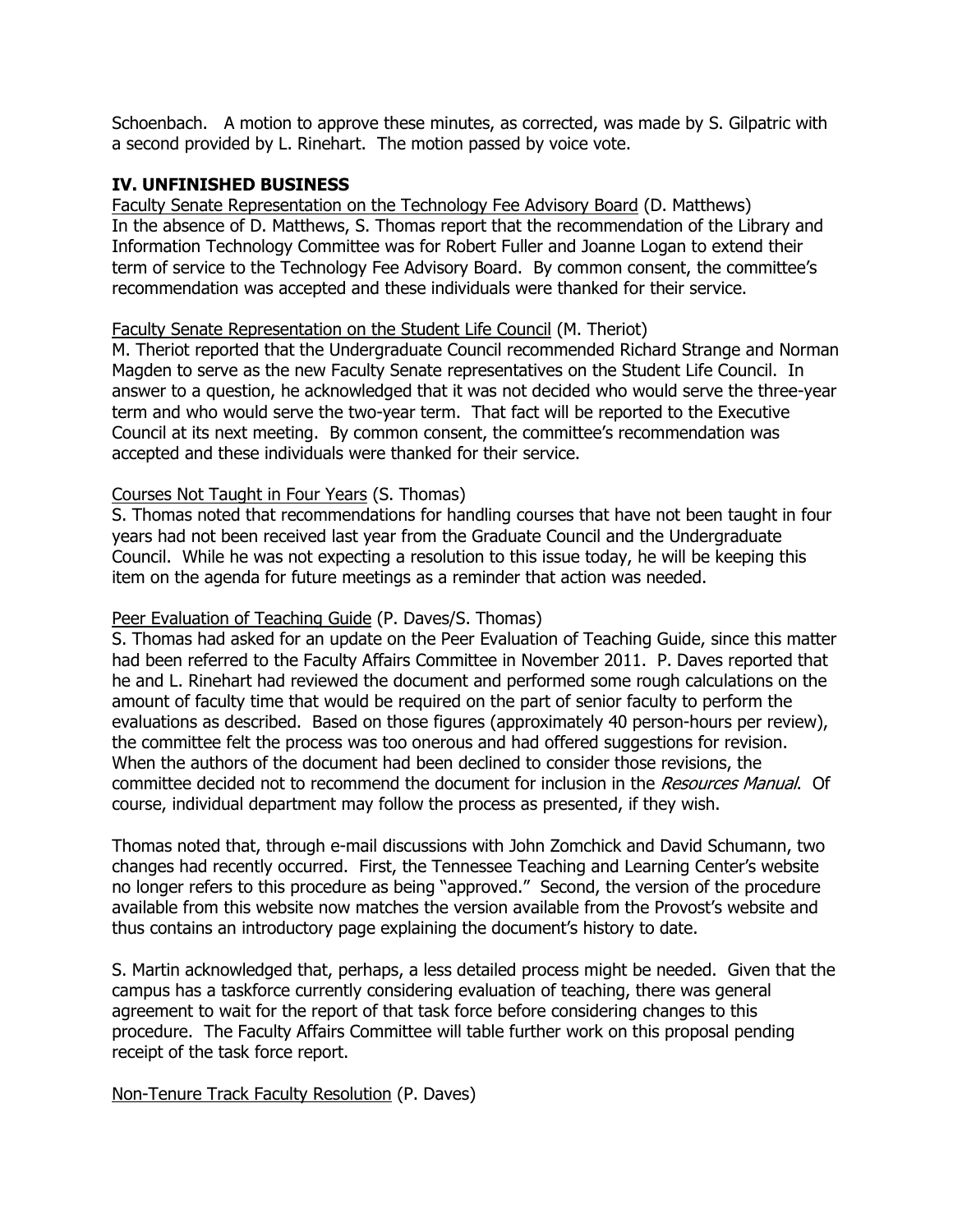In response to a question raised at the September Senate meeting, P. Daves obtained figures from the Office of Instructional Research and Assessment to determine how the faculty census would change with the proposed addition of lecturers and clinical instructors. The result of this analysis had been posted on the Senate's website as an attachment for this meeting. In summary, it is estimated that 17 seats would be added to the Senate. The greatest gain (five new senators) would be seen in the Arts and Sciences – Humanities caucus. Four caucuses would have two additional senators and four would have one additional senator.

Daves also noted that one revision was needed in the proposal as presented last month. The one-time election should be overseen by the President-Elect rather than the President. This amendment will be made when the proposal is considered by the Senate later this month.

# **V. NEW BUSINESS**

# 2013-2014 Meeting Schedule (D. Golden)

D. Golden presented a draft schedule for the 2013-2014 meetings of the Faculty Senate and Executive Council. The dates for Senate meetings as outlined in the *Bylaws* do not conflict with any religious holidays or administrative closings. Three exceptions were noted to our general practice of holding the Executive Council meeting two weeks in advance of the Senate meeting.

- September 2, 2013 (two weeks before the September Senate meeting) is a closed day for the University; suggested alternative: Tuesday, September 3, 2013.
- January 20, 2014 (two weeks before the February Senate meeting) is a closed day for the University; suggested alternative: Tuesday, January 21, 2014.
- April 21, 2014 (two weeks before the May Senate meeting) falls within Passover; suggested alternative: Wednesday, April 23, 2014.

A motion was made by P. Daves to accept the 2013-2014 meeting schedule, with these suggested alternatives for the Executive Council meetings. A second was provided by L. Rinehart. The motion passed by voice vote.

## Possible Agenda Item for Faculty Senate Meetings (S. Thomas)

S. Thomas reported that, during breaks in the Senate Retreat, he had been approached by two senators with similar suggestions, namely that time should be allotted at Senate meetings for general discussion of major issues facing the campus community. Examples offered include approaches to on-line education/distance learning and barriers to the development of interdisciplinary programs. While he did not feel we could do so at every meeting, perhaps we could do so once per term? By common consent, he will make this suggestion at the October Senate meeting. P. Daves noted that first and third Thursday afternoons at the Faculty Pub were another possibility that should be promoted. D. Patterson also mentioned the Senate's listserv as a medium for discussion.

Minutes of Graduate Council and Undergraduate Council Meetings (S. Thomas)

S. Thomas asked for clarification as to when the minutes of meetings of the Graduate Council and the Undergraduate Council should be presented to the Senate; when they are first released or after they are approved by the Council? The general consensus was to wait for Council's approval.

# Promotion Procedure for Lecturers (S. Thomas/J. Zomchick)

John Zomchick, Vice Provost for Faculty Affairs, presented information on draft procedures for the promotion process for lecturers to the new rank of senior lecturer and (eventually) from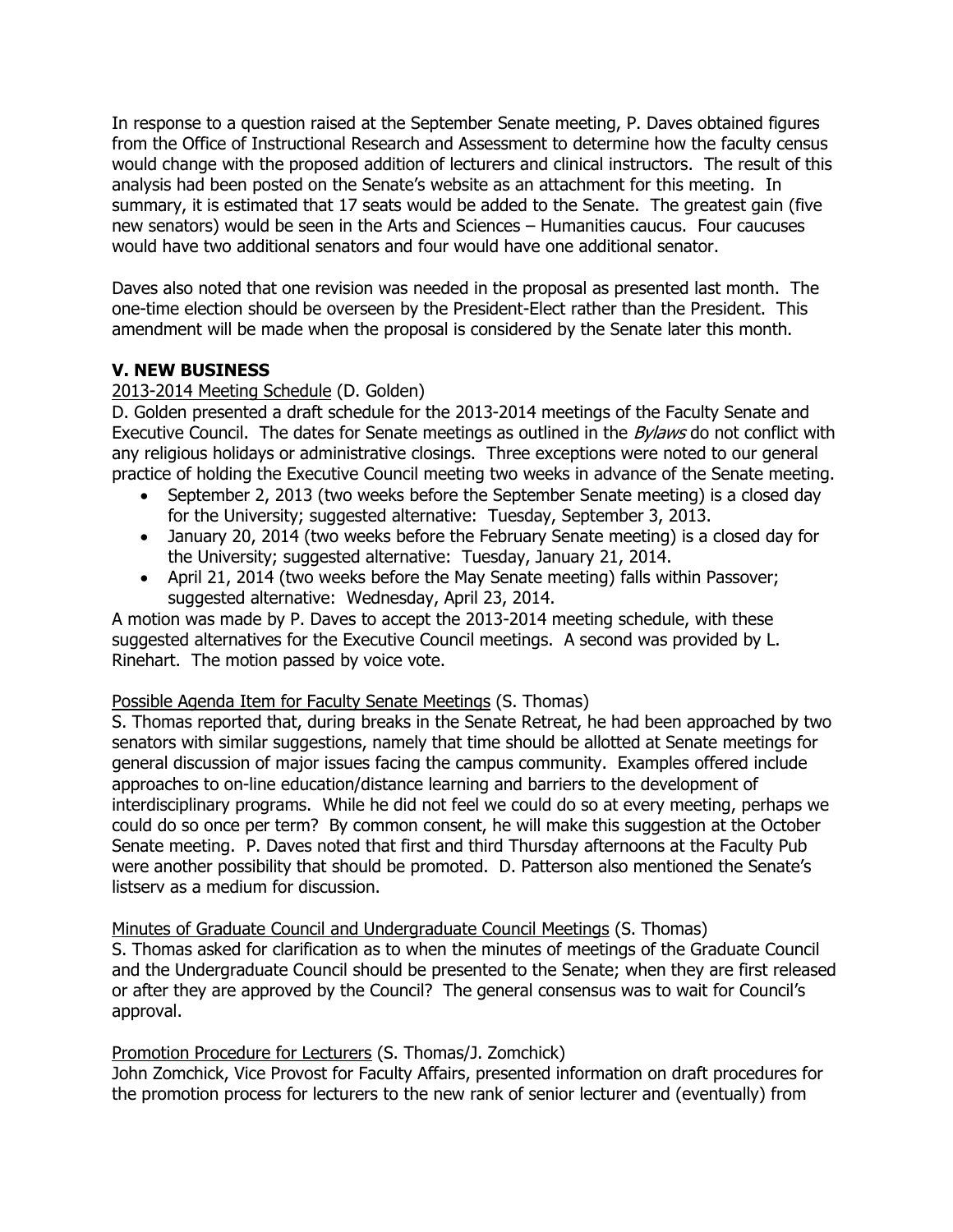senior lecturer to distinguished lecturer. When the Board of Trustees first approved the senior lecturer rank for non-tenure track faculty, the Senate had allowed the Provost's office to do the initial round of promotion reviews while the procedure was being developed. A total of 47 lecturers were promoted as a result of that review. The present draft, a refinement of the process used that year and patterned on the promotion process for tenured or tenure-track faculty has been presented to the Faculty Affairs Committee for review and comment. The plan is to add the procedure to the *Manual for Faculty Evaluation* where it will be readily available to all lecturers and the departmental faculty conducting the first level of review. In view of the fact that approval by the Board of Trustees could not be obtained in time to conduct promotion reviews this year, Zomchick requested that the Senate extend its provisional provision for one more year. A motion was made by P. Daves to allow the Provost's Office to conduct lecturer promotion reviews this year while the Faculty Affairs Committee considers the draft procedures. S. Gilpatric offered a second to the motion. The motion passed by voice vote.

#### New Employee Code of Conduct (S. Thomas)

S. Thomas reported receiving an e-mail message, dated October 2, 2012, from Bill Moles, Director of the Compliance of the Office of Institutional Compliance for The University of Tennessee System. The message concerned a "new employee code of conduct" developed by The University of Tennessee that was place in effect on July 1, 2012. The message requested assistance from Thomas, in his role as President of the Faculty Senate, to help in "communicating about the code to those you represent."

There was general agreement that it was disconcerting to learn in this manner about such important action which had been taken without any input from faculty members. D. Patterson suggested that this concern might be appropriately shared during the University of Tennessee Faculty Council (UTFC) meeting scheduled for next week. By common consent, he was asked to request that this matter be added to the agenda for that meeting.

Thomas stated that he would share this message and any information gained during the UTFC meeting at the October Senate meeting.

#### Assignment and Use of Self-Authored Texts (S. Thomas)

S. Thomas reported that he had been contacted by a faculty member concerned about a situation that had occurred four or five years ago. That situation involved a second faculty member who was coordinating multiple sessions of an undergraduate course and had used a self-authored text when alternatives were available that would have been less expensive for students. The first faculty member had referred a statement from the American Association of University Professors outlining pros and cons of professors assigning their own texts to students. Thomas stressed that this particular incident had been investigated and resolved, but there remains the more general issue of balancing the rights of individual faculty members while protecting students from even the possibility of abuse. He stated his plan to have the Senate's Graduate Assistant survey our peer and aspirational peer institutions, to gauge the extent to which they have addressed this concern and the type of procedures and processes employed. The results of this survey would be shared with the Faculty Affairs Committee for consideration and possible action.